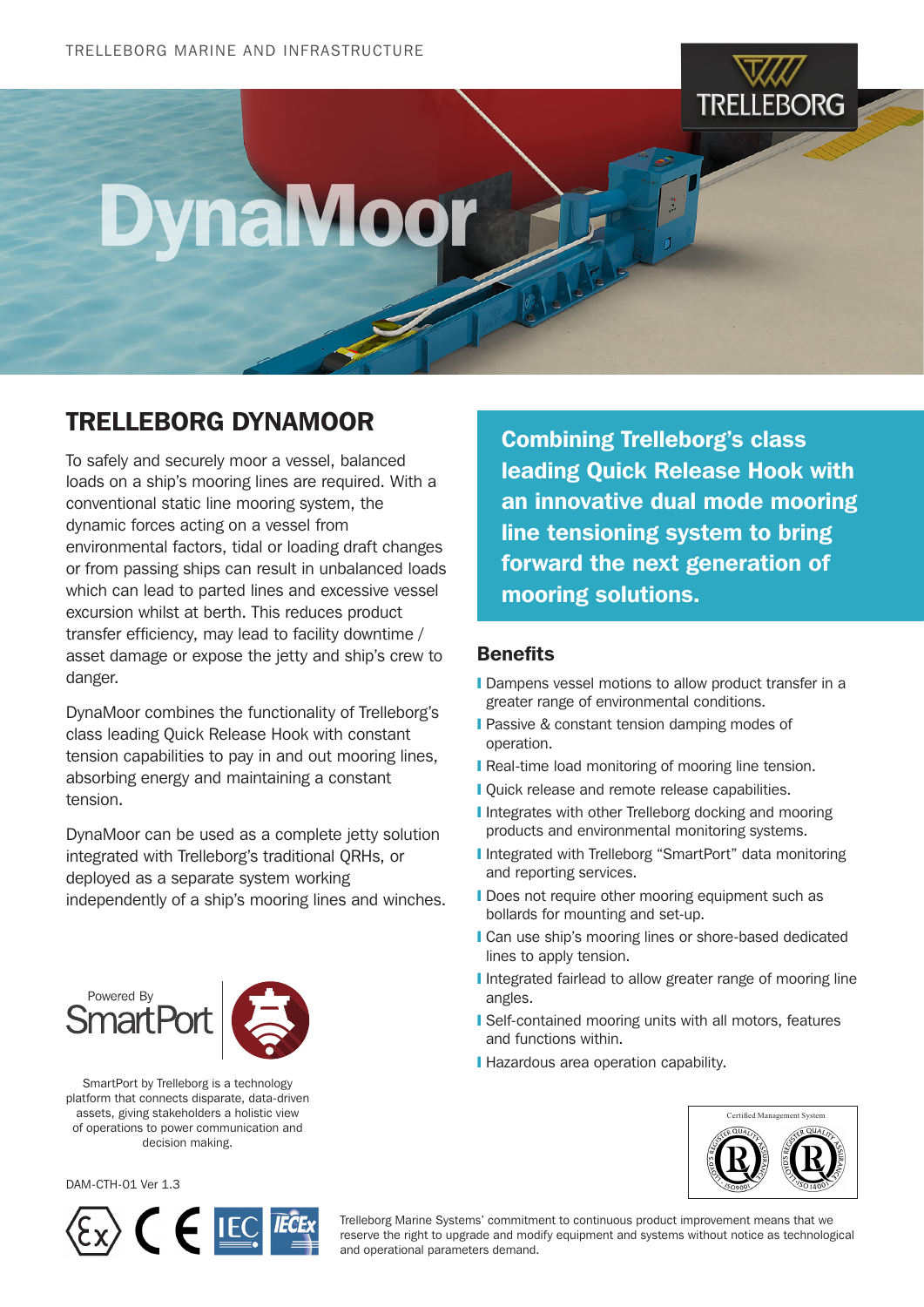The integrated fairlead simplifies the mooring arrangement and eliminates reliance on bollards for connection to the jetty. There is also no need for complex pulley systems to route the mooring lines to the vessel. DynaMoor is designed to accommodate the full safe working load as an integrated mooring fixture and tensioning system.



Model shown includes optional capstan

This improves safety through minimizing "snap back" zones on the wharf. The simplified mooring arrangement also greatly improves efficiency of mooring operations by reducing the time taken to secure the vessel at berth.

In addition to improving safety and efficiency of mooring operations DynaMoor dampens vessel motion, which increases the range of environmental conditions that product can be efficiently transferred increasing overall potential facility throughput.

Local and optional Remote Release functionality permits release of mooring lines safely and remotely up to the full safe working load. The technology to achieve this is based on Trelleborg's classleading Quick Release Hook (QRH). Added safety interlocks prevent inadvertent release and ensure only authorized personnel can remotely operate the quick release functions.



Not only does this improve plant operational efficiency and minimize manual line handling, the facility can operate in confidence knowing that in the event of an emergency the mooring lines can be released without endangering personnel.

DAM-CTH-01 Ver 1.3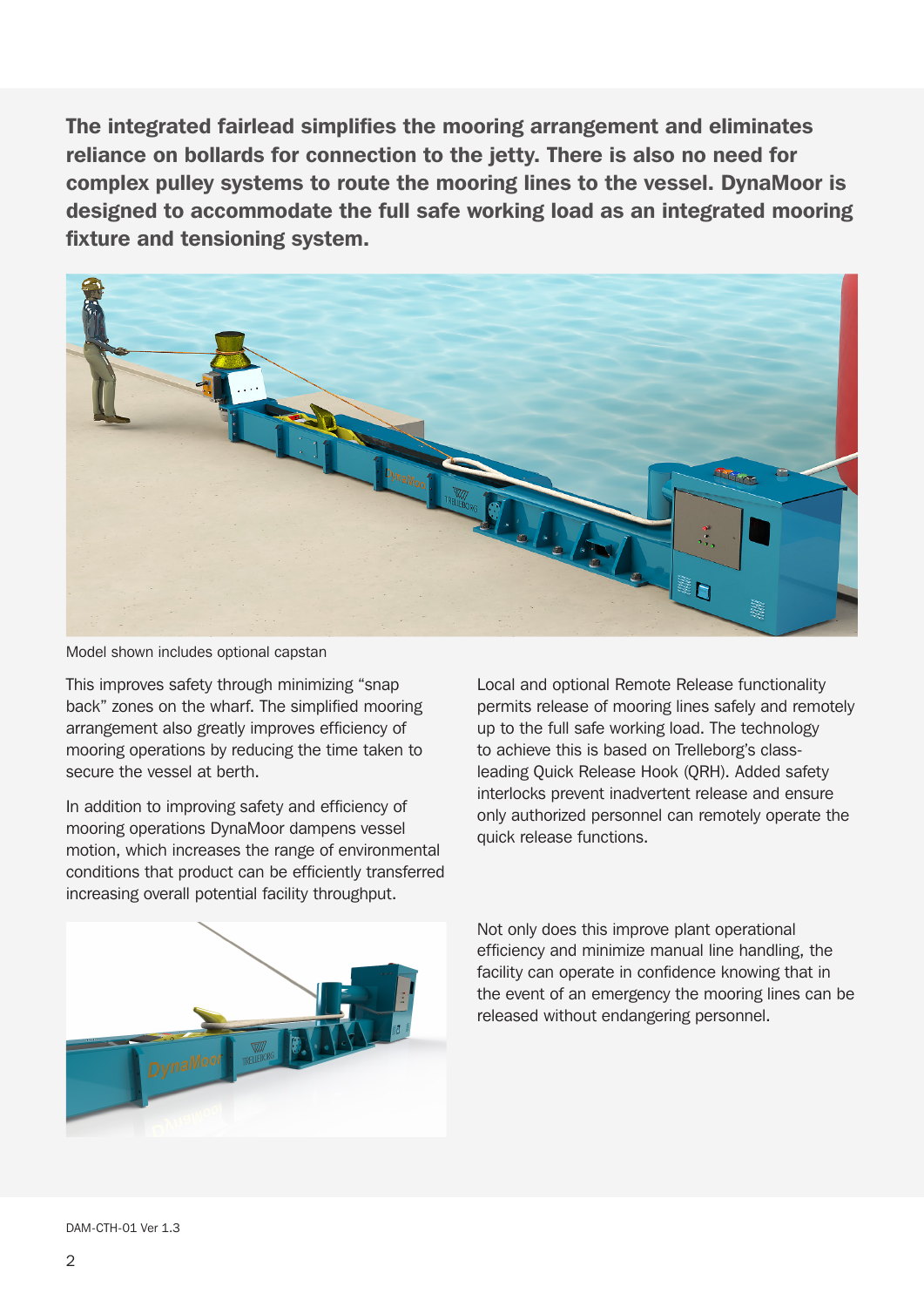## DynaMoor - Details and Specifications





DAM-CTH-01 Ver 1.3